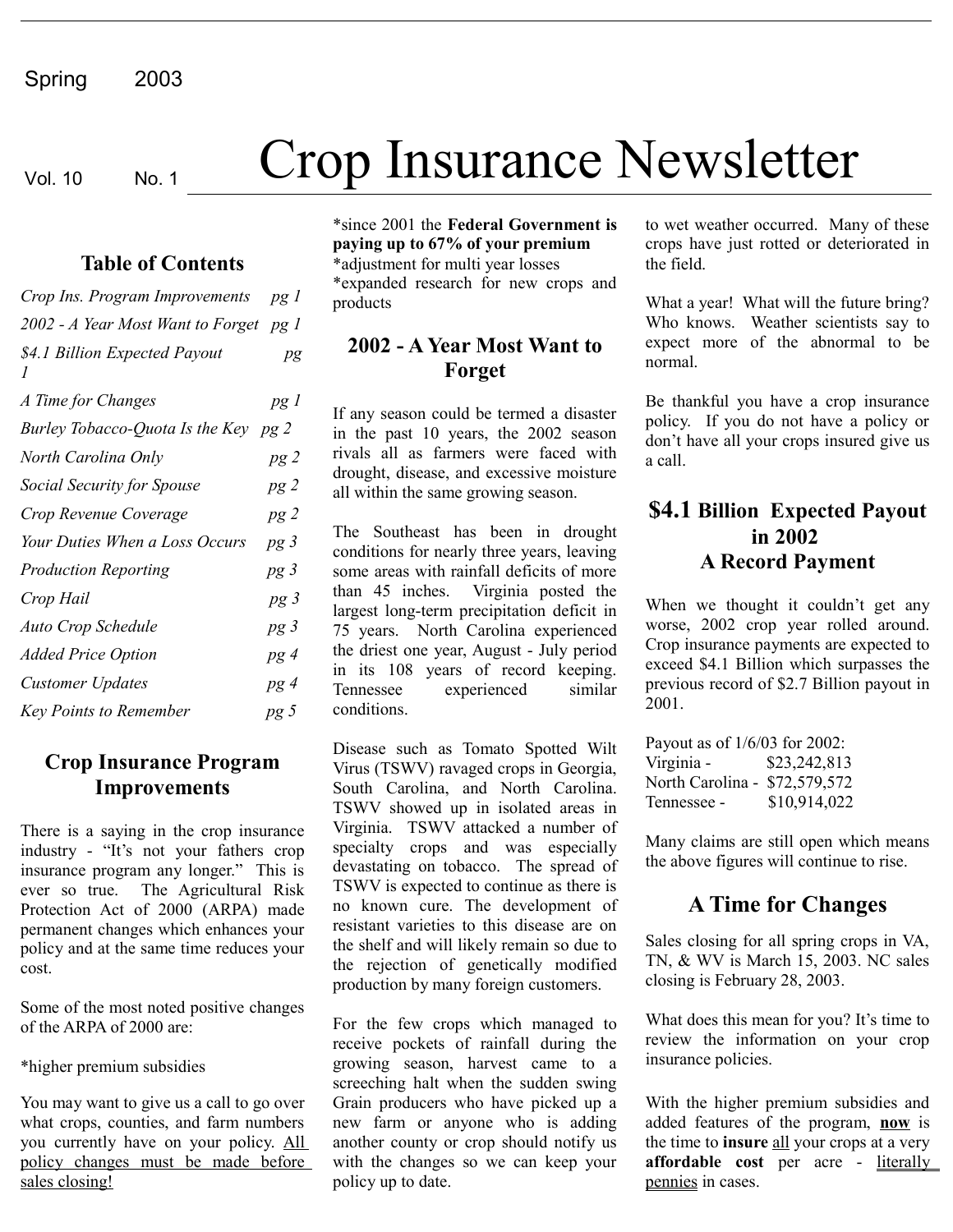▪ 1 Spring 2003 Crop Insurance Newsletter

Features of the crop insurance program:

#### - **60% option to remove low yields**

- A process will be implemented to allow farmers the option of dropping low yields from the APH database by inserting 60% of the county average yield into the database. This process will allow for higher yield coverage to be realized at the farmer level and will provide a soft landing for multi year loss situations that plagued farmers during the 1990's.

#### - **10% cup protector**

- Your average yield cannot be reduced more than  $10\%$  in a given year even if your production is  $\mathbf{0}$  for that year - **Yield floor protector**

- Depending on the number of years you have been growing a particular crop, your average yield **cannot drop below 80%** of county "T" yield.

#### - **Preventive Plant Payments**

- Crops such as corn, soybeans, grain sorghum, wheat, barley, cotton, and peanuts are covered which means you could be eligible for a payment (up to 70% of your guarantee, with buy-up) should you be prevented from planting your crop due to a weather related problem (drought or excess moisture).

#### - **Replant Payments**

-Should you have to replant due to an insurable cause you will be reimbursed for replant cost and you will keep your full guarantee. Replant payments are available for most crops.

The above features of the program are designed to keep your guarantee and yields higher.

#### **Burley Tobacco Quota Is the Key**

The key to remember is that we insure quota and not acres. In order to have 100% coverage you need to have **enough quota** on your marketing card **to equal** farm yield times number of acres planted.

If you cannot acquire enough quota, you need to divide effective quota by farm yield to determine acreage you need to put out for best coverage.

When you put out more acreage than quota then you are reducing your coverage per acre. At loss time your payment will be determined by the difference between your guarantee, as posted on your schedule of insurance, and your gross sales.

Usually if we experience a problem with a policy it is due to the fact that an insured had more acres out than he had quota. Fall leased quota into a farm will not increase your guarantee. Quota must be posted at FSA by July 1. If you need help in figuring how much quota is needed or how many acres to put out, call us we will be glad to help you in your calculations.

#### **North Carolina Only Flue Tobacco Fall Lease and Transfer**

If you elect optional units you cannot receive an indemnity for failure to produce the quota on a unit when quota is leased or transferred to another of your units or to another producer.

Optional Unit - If you enter into a contractual agreement through Farm Service Agency (FSA), with a particular entity, including yourself, on more than **one** (1) Farm Serial Number (FSN) then these farms will be optional units. Keep in mind, the magic number is one (1).

You can lease or transfer with no penalty if you have basic units or an enterprise unit. In addition, higher levels of coverage, **80 & 85%,** are offered.

One (1) FSN with a particular entity, including yourself, constitutes a basic unit.

You can elect an enterprise unit which lumps all farms into one unit. The advantage of an enterprise unit are two fold:

1) You can lease or transfer with no penalty.

 2) You receive a discount according to the number of farms which make up an enterprise unit.

Discount range is:

 1- **F**arm **S**erial **N**umber - 10% 2-3- FSN - 15% 4-6 -FSN - 30% 7 or more FSN - 40%

Call us to discuss your individual unit structure. Final unit determination will be made at acreage reporting time.

## **Social Security Number Required for Spouse**

Section 506 (M) of the Federal Crop Insurance Act requires policyholders to report Social Security number (SSN) of spouse (husband or wife).

For the 2003 crop year, SSN of spouse will be **required by the sales closing date**. If the required information is not provided, the **amount of coverage** under the policy will be **reduced to 50%**..

The main purpose of this requirement is to prevent duplicate coverage and to prevent a person with an unpaid premium from writing a policy in his or her spouse's name.

The SS# information will, of course, remain confidential. Indemnity payments will be issued only in the name of the policyholder.

As you can see the consequence for not reporting husband or wife's SS# is severe. **If this information has not been reported, please do so by sales closing.**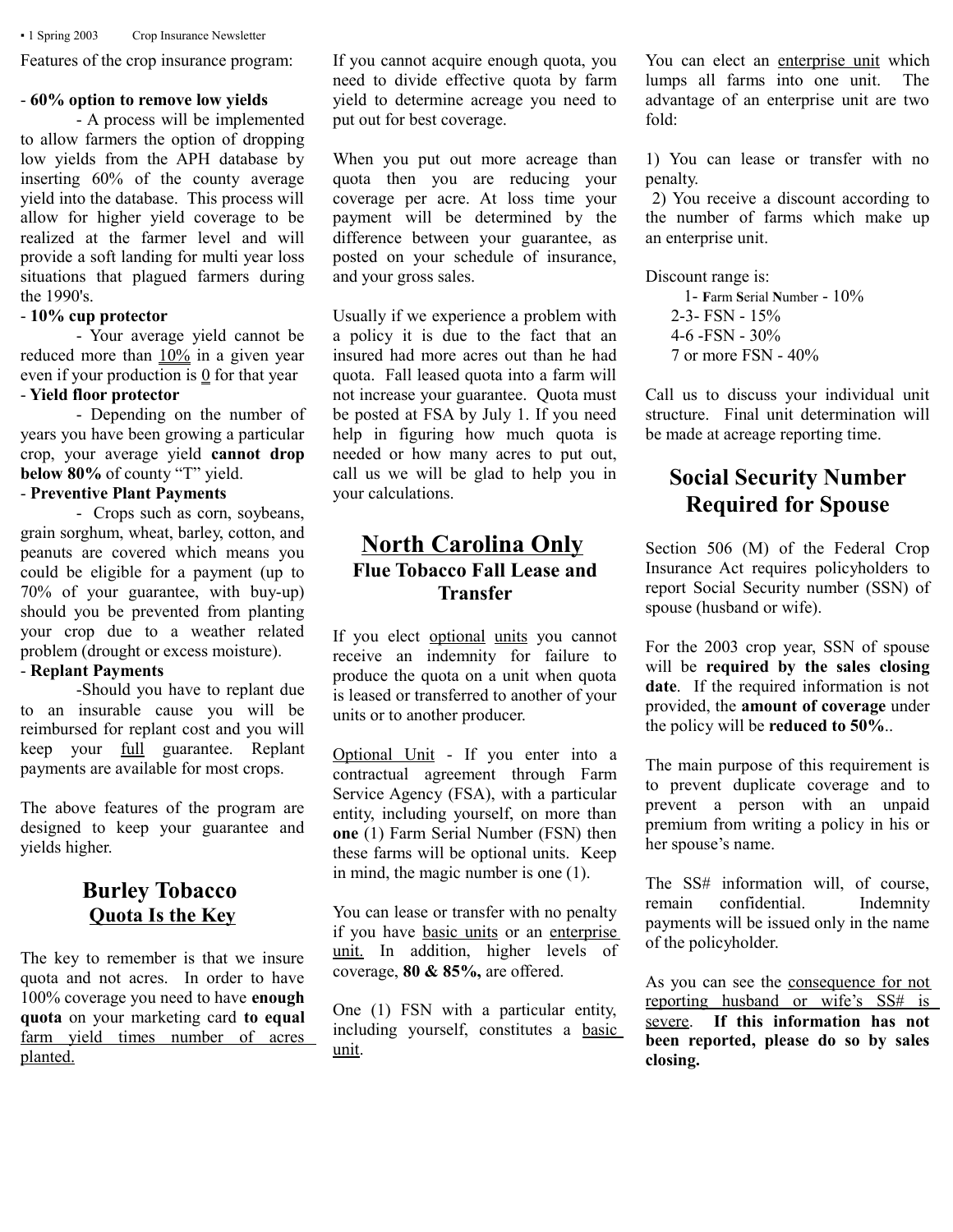## **Crop Revenue Coverage (CRC) Now Fully Subsidized**

**CRC** is a revenue plan which **guarantees dollars (\$\$\$)** rather than production. CRC guards against a loss in revenue caused by price fluctuation(either lower or higher than base price), low yields, or a combination of the two. This means a CRC policy may pay an indemnity when there is no yield loss. A loss results when the calculated revenue is less than the final guarantee. Losses are based on the higher of the minimum guarantee or the harvest guarantee (whichever is higher) and the calculated revenue. Base and Harvest prices are set by board exchanges. The price you receive at a local market is not used to determine whether you have a loss or how much you will be paid.

The Crop Insurance Reform Act of 2000 provides permanent additional funding which now provides full subsidy. The subsidy rate at 75% coverage level has gone from 18% subsidy in 2000 to 55% subsidy in 2003. This is an increase of 200% in the amount the Federal Government is paying of your premium in 2003 over 2000 subsidies.

A great number of our insured's already have switched from APH coverage to CRC.

CRC policies are projected to increase significantly as subsidies are dramatically increasing. Coverage is now available for cotton, corn, grain sorghum, soybeans and wheat.

Plan now - get CRC coverage.

#### Your Duties When a Loss **Occurs**

Policy provisions state you need to **notify us** at least **15 days prior to or during harvest** and **leave representative samples** of the unharvested crop for an adjuster to inspect.

different, refer to your policy for definition of representative samples or call

us and we will be glad to go over with you.

In the case of flue-cured tobacco & cotton, a stalk inspection will have to be made after harvest is complete.

Fresh market tomato & pepper claims require a post harvest inspection before the crop can be destroyed.

Should the current crop be used for a purpose other than originally intended, such as soybeans for hay rather than for grain, leave field sample for appraisal. Notify us so appraisal can be made.

**Corn CRC** to be chopped **for silage** - **an appraisal must be made if you are anticipating a loss**. Call us and we will go over your trigger point for a loss.

Acceptable records at loss time are normally sale receipts for what has been sold. Be sure production is kept separate by unit according to your insurance contract.

If you are using bin or other storage then structures must be marked by the adjuster before co-mingling production with other units.

#### **Field harvest records** such as wagon/truck loads **can only be used with prior adjuster approval**.

In cases where the adjuster volume of losses will not allow him to do premeasurement timely then the company may waive this requirement as was the case in 2000 when wheat losses were numerous. Any pre-measurement waivers will have to be handled on a case by case basis. The assigned adjuster will work closely with you.

Our intentions at loss time are to get the losses worked as timely as possible and at the same time not disrupt your harvest schedule.

## **Production Reporting In A NO LOSS Situation**

In a **no loss** situation field harvest records such as number of combine binds or wagon/truck loads by unit are normally acceptable.

You need to retain your records for up to 3 years.

We can provide you with a handy compact **Crop Production Record Book** to keep in your combine. Let us know and we will be glad to get one to you.

# **Crop-Hail**

Hail - a year's worth of work can disappear in 5 minutes. Moreover, hail is the one catastrophe that is most likely to totally destroy a part of your crop and leave the rest looking fine. The part hail takes out may well be less than the deductible of your Multiple Peril Crop Insurance policy.

Crop-hail insurance can fill that gap. A combination of a MPCI policy and a crop hail add on is the only way to cover the total value of your crop. We can also provide a wind endorsement which changes your crop hail policy to a storm coverage policy.

**Write your crop hail policy early this season as capacities for all companies will be limited.**

Remember - **Rates** and especially **wind coverage vary by company.** We offer a very good package and if you are not currently doing business with us you need to check with us. We may be able to put together a comprehensive package which **saves you big bucks (\$\$\$)** while at the same time provide with you more comprehensive coverage.

**North Carolina and Virginia** - If you had a crop hail policy with us last year then your past policy will carryover for 2002 until 12:01 am May 15 for N.C. insureds and 12:01 am June 1 for Virginia insureds. This continuous

As requirements for each crop are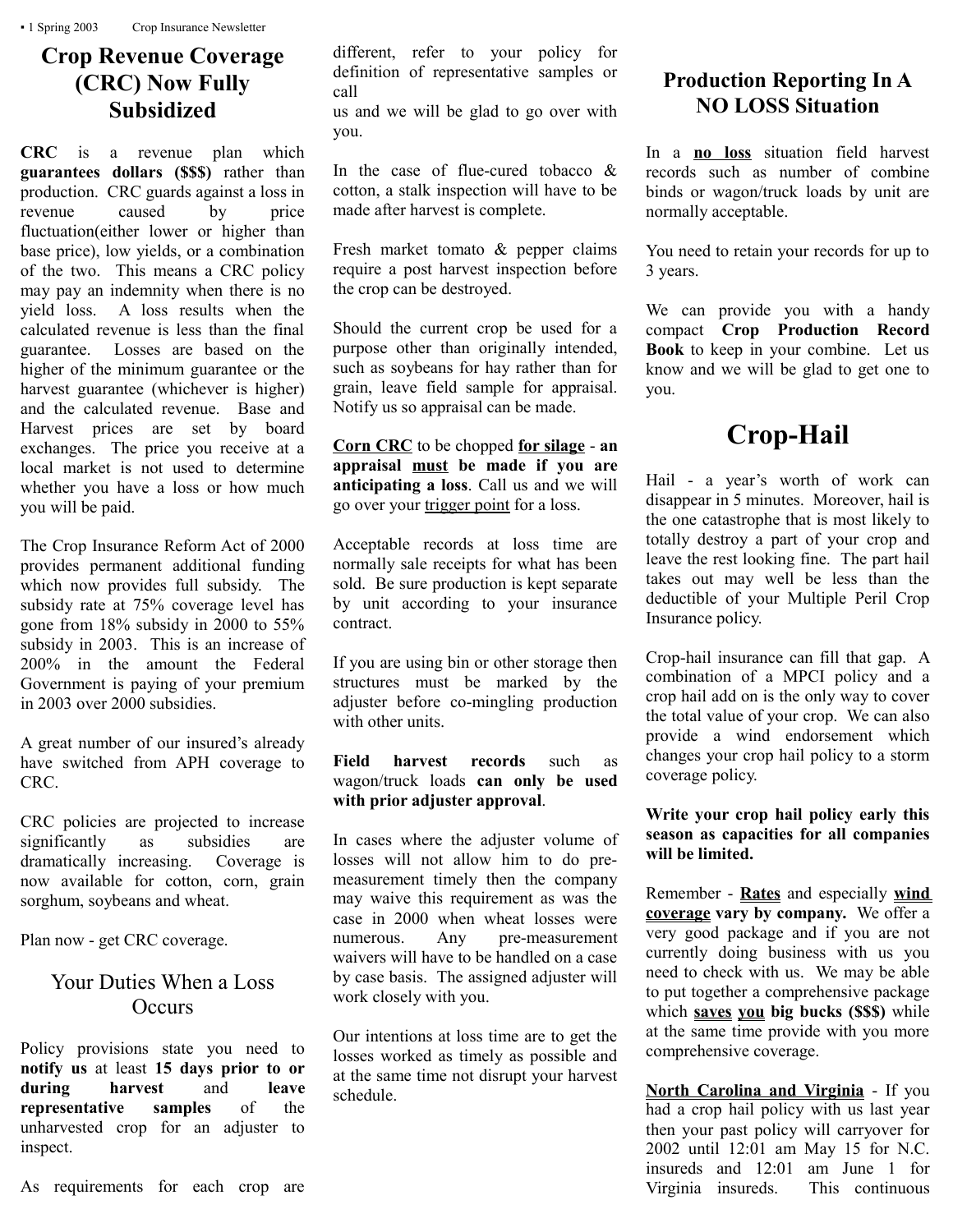▪ 1 Spring 2003 Crop Insurance Newsletter

coverage will be for "**Replanting Destroyed Crops**." The option will be suspended if you do not furnish us with revised Schedule of Insurance for the current growing season prior to above dates listed. Thereafter your insurance will be reinstated only after you have submitted a new application for insurance.

#### **Auto Crop Schedule (ACS) - Crop Hail Continuous Coverage**

It's very easy to get so wrapped up in planting your crop, you forget to write your hail policy. It has been an annual policy, which meant it had to be rewritten each year. No more.

We are pleased to announce an expanded crop hail endorsement for tobacco which will now make your crop hail a continuous policy just like your multi peril.

Your crop, each year, will be covered at the same liability as the previous year. There are provisions which will allow you to adjust coverage per acre, change endorsements, and/or cancel for that particular crop year by certain dates.

Call us for further details.

## **Have a new landlord or share holder?**

Give us a call

at **1-800-248-5480**

so we can get their share covered before **sales closing, March 15th**, in **VA, TN, WV February 28,** in **NC** Each shareholder must have a separate policy.

#### **Added Price Option (APO) Available for Certain Crops**

APO is an option offered as a way to insure your crops to full value or totally cover production costs. The intent of APO is to allow the insured the opportunity to supplement the price election selected on the related MPCI policy as well as eliminate or spread the deducible.

For instance, at the 75% MPCI level of coverage you have a 25% deductible. Technically a 25% loss of production has to occur before a loss occurs.

Certain requirements have to be met to qualify for APO coverage.

 1) A producer must have at least 3 years of crop history

 2) The company must approve all applications. Moreover, there are limits on the number of new policies that will be accepted in each state.

APO is a private crop insurance program of RCIS and is not subsidized by the Federal Government.

APO is currently available for:

- Tobacco
	- Flue & Dark
- corn
- soybeans
- cotton
- wheat

# Customer Updates for 2003

#### *Please help us to update your records!*

In order to keep your records current we ask that you **review the enclosed declaration page(s)**. If any information is incorrect or needs to be changed you can either call us at 1-800-248-5480 or make the changes on the declaration page, sign and return to us as soon as possible.

Please keep in mind that **any changes** other than phone or address corrections **need to be made before sale closing date**. (VA, TN, WV - 3-15-03; NC 2-28- 03)

Much of the information that is sent to you is very time sensitive, so we need to make sure you receive it as soon as possible. By providing us with updated information you help us to get your **policies** and **checks** to you in a more timely manner.

Also, we would like to have your e-mail address if you have one. This is a more efficient way for us to send you reminders of due dates or for you to contact us after office hours. You may call our 1-800 number or e-mail us at jtdavis@jtdavisins.com.

Once we receive your e-mail address we will activate your account so that you can have online access to all your policies.

Our customers website is very easy to use and gives you instant access to all your policy information. You can even turn in acreage reports, production, or a loss. You can also e-mail us, or request quotes on any of your policies.

This is a new and exciting tool to help us better serve your needs. It can save you time as well as postage and is absolutely free!

Visit our website: **www.jtdavisins.com**, you will be glad you did.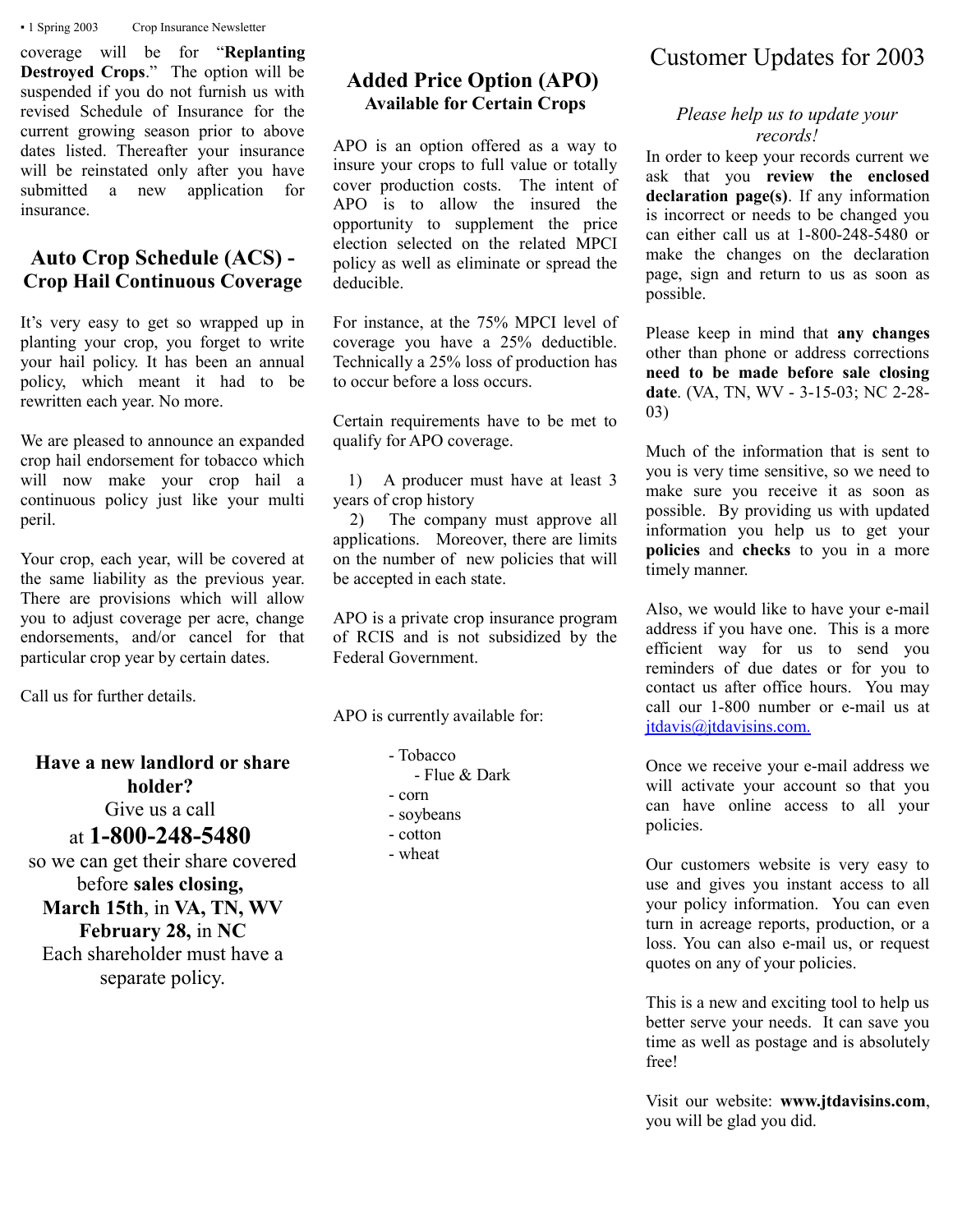#### **Key Points To Remember For MPCI Policy Holders**

**EXECUTE:** Deadlines - Important dates you need to know. Refer to policy information sent annually or give us a call.

- ❇ **Sales Closing:** Last date to apply for coverage...
	- Change level of coverage, add crops, add a county
	- If a tenant, landlord, or other entity wants coverage for the 2003 and subsequent years they must apply before March 15 in VA, TN, WV; February 28 in NC.

❇ **Cancellation date:** give notice if I don't want insurance next year *-Your policy is continuous unless you cancel in writing by sales closing date.*

- ❇ **Production reporting date:** actual production must be reported by farm number
- ❇ **Final planting date:** last date for timely planted coverage if unable to plant, must contact agent
- ❇ **Acreage reporting date:** report acreage planted
- ❇ **Payment due date:** interest charges are due afterward
- ❇ **Date to file notice of crop damage:** damage must be reported to agent
- ❇ **End of insurance period:** latest date of coverage
- ❇ **Debt termination date:** insurance coverage for all crops next year will be canceled

if payment is not made

❇ **Timely Acreage Report - Report To Us:**

❇**FSN**

- ❇**Acres Planted** ❇**Date Planted** ❇**Share Arrangement**
- ❇ **All Documents Must Be The Same**
	- ❇**Policy**
	- ❇**FSA**
	- **We encourage you to report all crop acreage to FSA**
	- ❇**Sales Bills**

 **- It is a must that crops be sold the same as reported to us**

 **- If a portion of the crop is to be sold in spouse or child (at home) name, provide us with their social security number.**

- ❇ **All Acres Of An Insured Crop Must Be Reported** ❇**Penalty For Not Reporting -can reduce your loss payment**
- ❇ **Report Notice of Loss 72 Hours After Damage or 15 Days Prior to Harvest. - See page 3 for more details**

**Sales closing dates for MPCI policies - VA, TN, WV - March 15, 2003 NC - FEBRUARY 28, 2003**